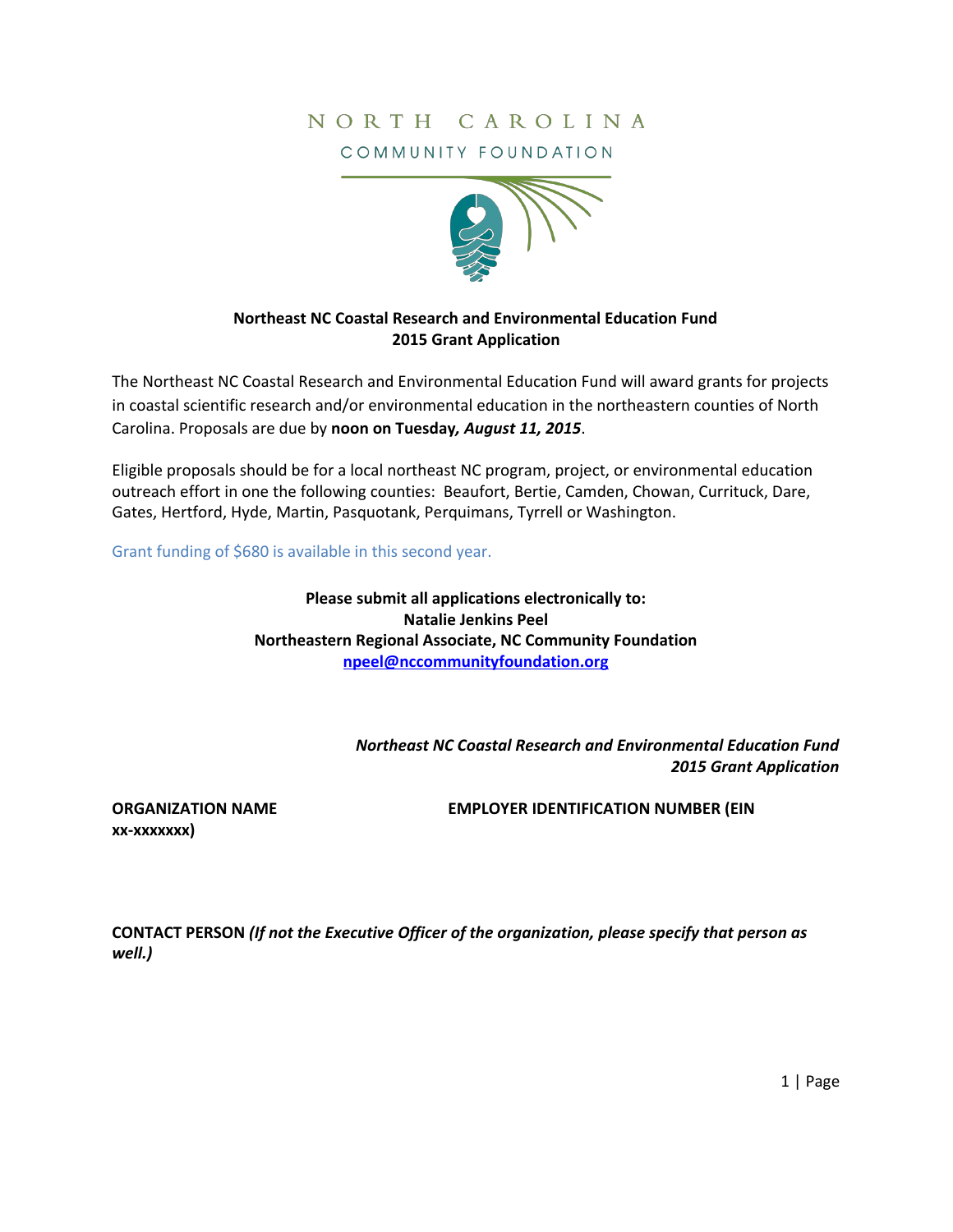**ADDRESS**

#### **PHONE NUMBER WEBSITE**

**EMAIL ADDRESS**

**Amount Requested – (***maximum \$500)*

**Brief Request Summary**

**Program/Project Begin Date**

**Program/Project End Date**

**Total Program/Project Budget**

#### **Activities/Operations**

Please outline the specific activities and timetable of your program/project.

#### **Staff, Volunteers, Partners**

Who are the key staff or volunteers responsible, and what are their qualifications? List any collaborating organizations.

#### **Goals and Objectives**

What are the goals and measurable objectives that could be met with this funding support?

### **Evaluation Procedures**

How will you measure success? Describe the evaluation process.